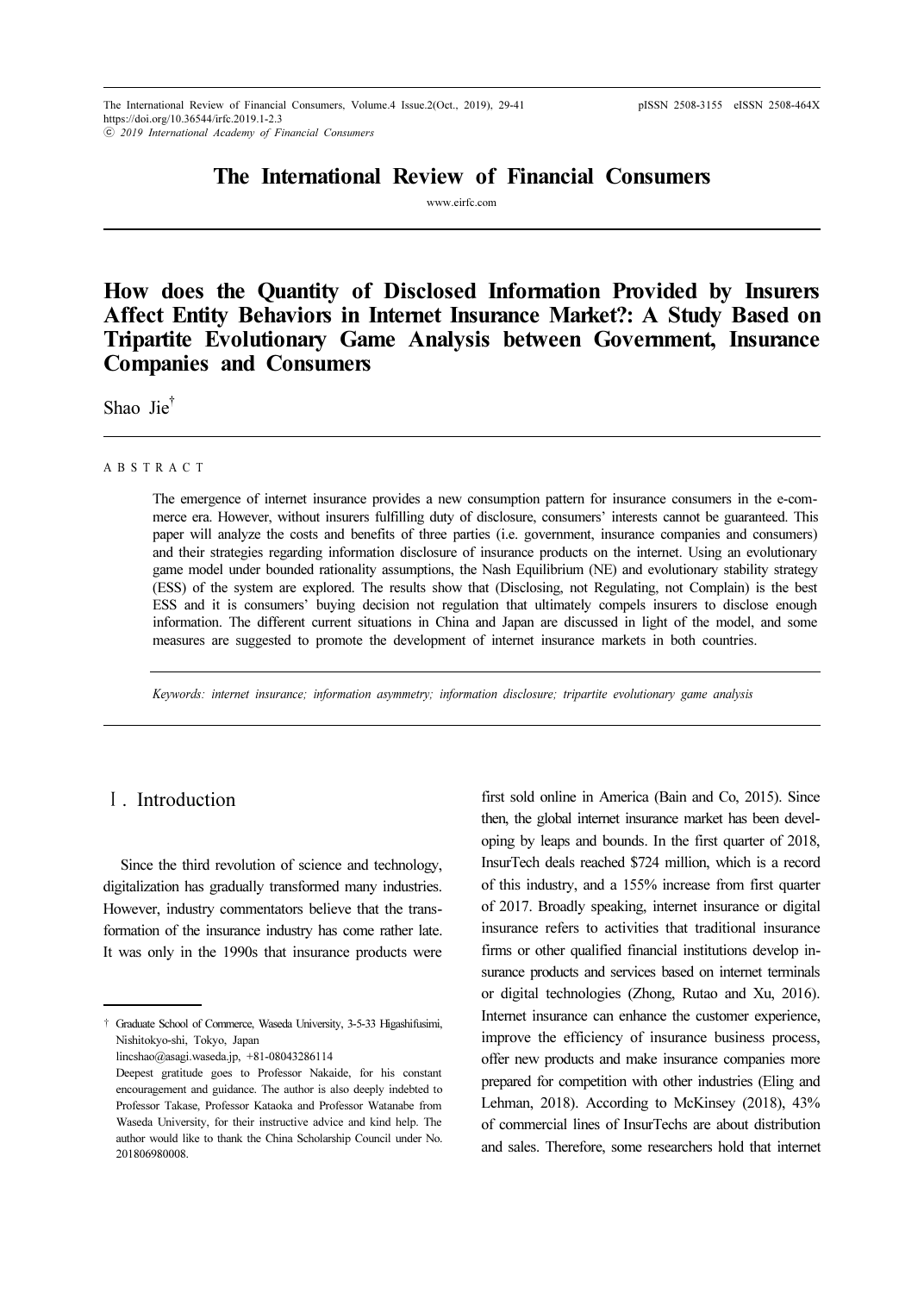insurance, in a narrow sense, mainly refers to insurance products and services that are provided through an internet channel (Koduka, 2016).

Although insurance provided through an internet channel is usually simpler than that sold through traditional methods, it is still not easy for consumers to understand products or services provided by insurance firms without face-to-face communication. Concurrently, information disclosed online is much less than for traditional sales. Theoretically, internet insurance firms should disclose the following information: rights and obligations of both parties in insurance contract; premium and its cost; coverage of insurance products; financial information of the firm; prediction of future situation and social responsibility (Koduka, 2016). However, many internet insurance firms may choose not to disclose all information, because disclosure means increasing the cost and may lead to a loss of advantages over competitors. The government may regulate information disclosure to protect consumers, but strict mandated disclosure may inhibit innovation and enthusiasm of internet insurance firms, which in turn reduce consumers' welfare. Hence, this leads to a challenging decision problem for internet insurance market regarding information disclosure and its regulation.

Generally, the internet insurance market has three participants -- insurance companies, the government and consumers. Traditional game theory can solve the above three-parties decision problem based on the hypothesis that the players are strictly rational. However, in the real world, individual rationality is restricted by available information, cognitive limitations, and time available to make decisions (Jiang et al., 2018). Evolutionary game theory can solve this problem by relaxing assumptions such that each player is boundedly rational, and players can learn from opposing parties to change strategies. Therefore, this paper introduces a tripartite evolutionary game model into this information disclosure problem in the internet insurance market. Its replicated dynamic equation and players' strategies are analyzed, to characterize the factors affecting strategies and the possible stable equilibriums. The results of the model are then used to analyze the situations of the internet insurance market in Japan and China, with suggestions for some measures to promote the healthy development of these markets.

The rest of this paper is organized as follows. Section 2 contains a literature review on information disclosure of internet insurance and tripartite evolutionary game theory. In Section 3 the detailed problem, assumptions and parameter setting are described. The evolutionary model is established and solved in Section 4. Section 5 analyzes the model equilibrium and discusses the stability of every entity's strategy under different circumstances. In Section 6, conclusions and suggestions are given based on the different current situations for internet insurance in Japan and China. Section 7 provides a brief conclusion.

# Ⅱ. Literature review

#### A. Internet insurance and information disclosure

So far, there isn't any widely accepted universal definition of internet insurance. According to China Insurance Regulatory Commission (CIRC, 2015), "Internet insurance business" means the business under which insurance institutions conclude insurance contracts and provide insurance services via self-operated network platforms, and third-party network platforms, among others, by relying on the Internet, mobile communications, and other technologies. Internet insurance is different from traditional insurance because it lacks face-to-face discussion with agents, which means the information insurers disclose online is the only source for consumers (Chen, 2017). Meanwhile, insurance buyers cannot easily tell the value of their purchases because it depends on actuarial estimates that they do not know and cannot analyze. Nor can the quality of the insurance be ascertained until a loss materializes (Shahar, 2011). Therefore, two major problems of internet insurance information disclosure are: how much information is enough for consumers and how to make sure the buyers understand the products. Shahar (2011) held that insurers must not only disclose policy terms, they must also highlight terms that are especially important or may cause unexpected agonies. Qu (2018) also pointed out that the "I have read and understood the Terms and Conditions" button is unreasonable because consumers have to click "yes" otherwise cannot move to the next step. In addition, Patten (2002) examined the use of the internet for information disclosure with a sample of property and casualty insurance firms, and concluded that financial information disclosed by the insurance firm sample is only moderate and the leaders in terms of develop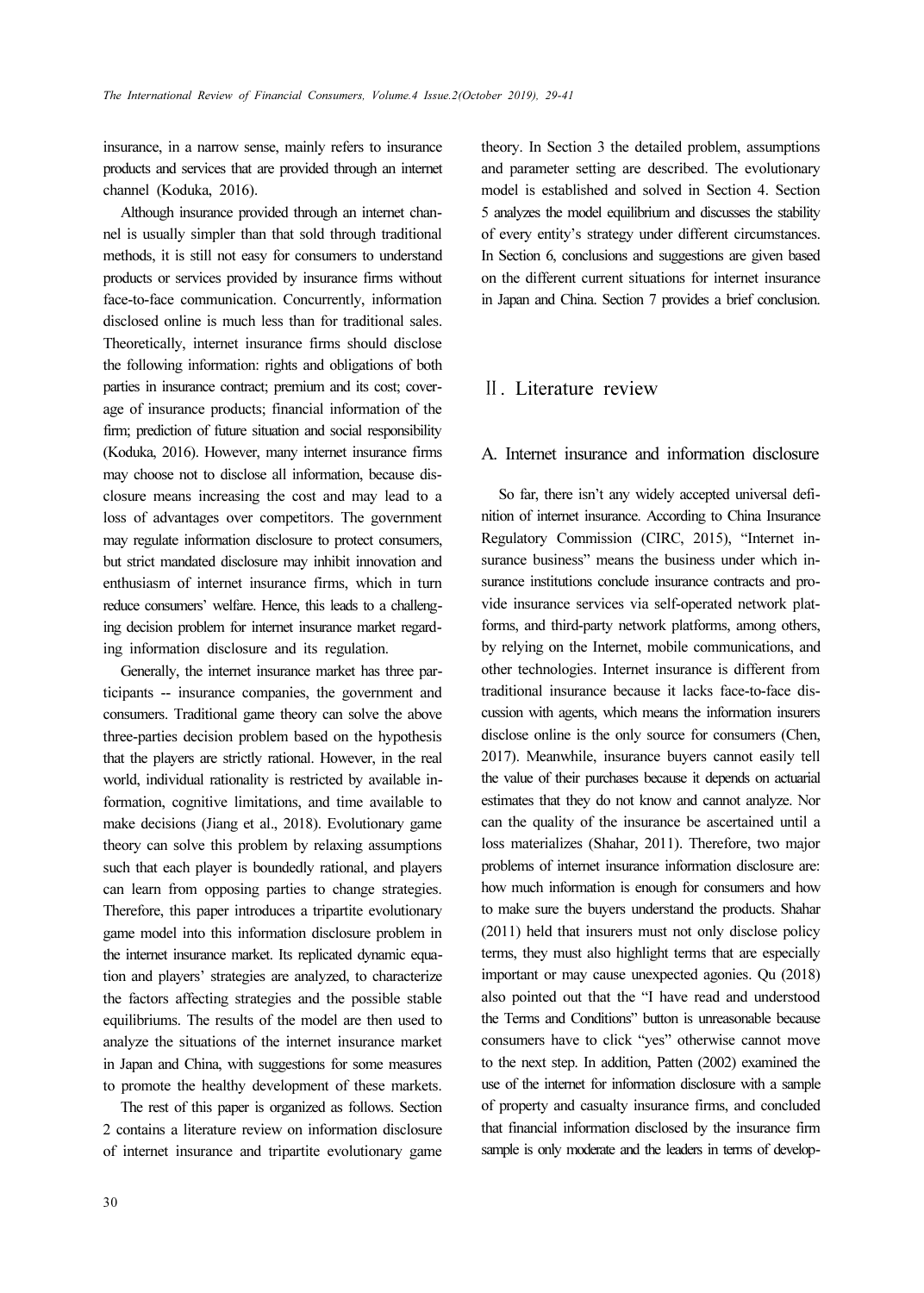ing web for financial gain are not balancing that leadership with respect to information disclosure. Thus, it is of great importance to study the information disclosure problem in internet insurance market.

#### B. Evolutionary game model

Evolutionary game models were originally developed by biologists and mathematicians to address substantive questions in evolutionary biology (Smith and Price, 1973; Taylor and Jonker, 1978). Friedman (1991) first introduced the evolutionary game into economics. At present, it has been widely used in industrial organization, law, economic development, international trade and policy analysis. Güth (2007) analyzed buyer insurance and seller reputation in online markets applying an evolutionary framework. Ma (2015) explored complex and dynamic game relationship among participants in the forest insurance market based on a tripartite evolutionary game model. Gao (2017) applied evolutionary game theory to discuss and analyze selection behavior of trans-regional hospitals and patients in a telemedicine system. Yang (2019) constructed an evolutionary game model under incomplete information to research the role whistleblowing is playing in the air pollution control campaign in China. Compared to traditional game theory, evolutionary game theory pays more attention to the long-term interaction processes through which each party can learn to acquire knowledge from the other parties to change their strategies (Jiang, 2018). It is also very useful for investigating the foundations of game-theoretic solution concepts, especially Nash Equilibrium (NE) and selection among multiple NE (Friedman, 1998). Recently, evolutionary games have been widely used to analyze internet financial industry development and its regulation boundary (Su, 2015; Zhao, 2015; Zhang, 2016; Zhou, 2016). This article will also apply an evolutionary game model to analyze the information disclosure problem in internet insurance markets.

### Ⅲ. Problem statement and assumptions

There are three direct stakeholders in the internet insurance market, and each of them has two kinds of strategies when it comes to information disclosure.

Internet insurance firms have two kinds of strategies about information disclosure. One is disclosing enough effective information for consumers to buy suitable insurance ("disclosing" strategy in brief). This may cause some direct cost like labor cost and indirect cost like giving important information away to competitors. Together, let the total cost be  $C_1$  when insurers choose "disclosing" strategy. The other strategy is not to disclose enough information for consumers to buy suitable insurance ("not disclosing" strategy in brief). This may reduce the cost (let it be  $C_2$ , and  $C_1 > C_2$ ), but it may jeopardize consumers' trust and reduce the sales volume. Let the revenue loss from not disclosing be S. For convenience sake, let the extra cost of disclosing extra information be  $C_i$  $(C_i = C_1 - C_2)$ . Let  $\eta$ , where  $0 \le \eta \le 1$ , represent the probability of internet insurers disclosing enough information.

The government acts as the supervisor of the internet insurance market, and accordingly has two strategies: "regulating" and "not regulating" information disclosure of insurers. When government regulates the information disclosure of internet insurance firms, there is some direct cost like labor cost, and if the mandated disclosure requirement is too much, it may jeopardize competition in this market (indirect cost). Together, let the total cost be  $C_{\alpha}$ . Also, government can impose a penalty on insurers if they fail to fulfill government requirements (let this be  $F_c$ ). When insurers disclose enough information, the market is perfect with welfare  $V_g$ . Meanwhile, if insurers don't disclose enough information, the government may suffer from a market efficiency loss  $L_1$ , and a loss of reputation and trust from consumers  $(L_2)$  when government choose "not regulating" strategy. Let  $\mu$ , where  $0 \leq \mu \leq 1$ , represent the probability of government choosing "regulating" strategy.

Let  $V_m$  represent the consumers' welfare when insurance companies disclose enough information, and  $V_{m}^{'}$ be the consumers' welfare when insurance companies do not disclose enough information. Consumers might buy the unsuitable insurance because of lack of information, therefore  $V_m$  is smaller than  $V_m$  ( $V_m > V_m$ ). Consumers can express their dissatisfaction by complaining about insurers. This may cause consumers cost of complaining  $(C_m)$ , but may also bring them compensation  $(F_m)$  if the insurers don't disclose enough information. Let σ, where 0≤σ≤1, represent the probability of consumers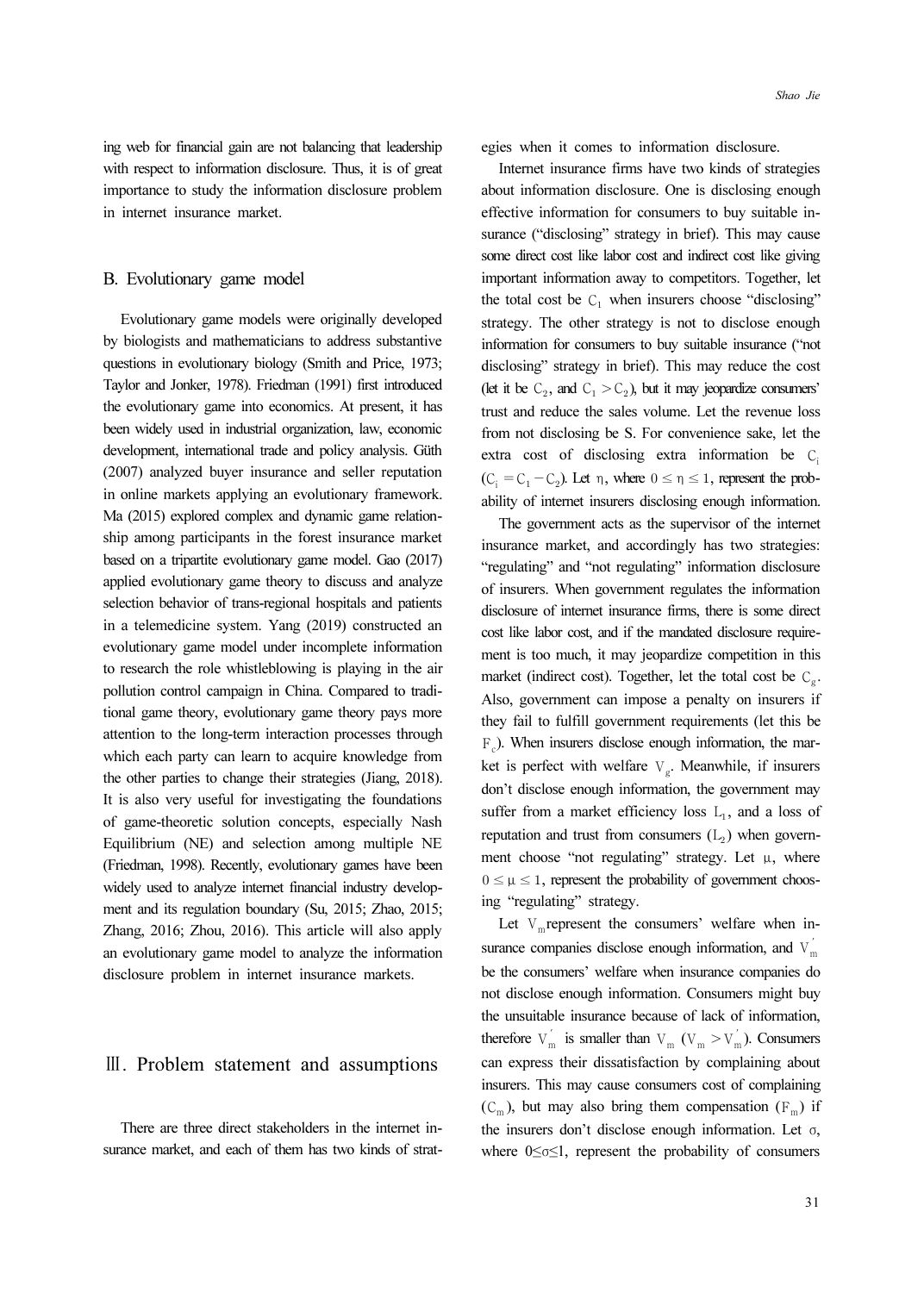choosing "not Complain" strategy.

Based on the statements above, the game strategies of three parties and corresponding parameters are shown in Table 1.

For the sake of convenience, some other assumptions are made as below.

- (1) Each player is boundedly rational in deciding whether to change their strategies, and they are all self-interested when entering the system.
- (2) Each player can adjust their behavior to achieve long-term equilibrium.
- (3) Government has the motivation to regulate the market when insurance companies don't disclose

enough information  $(F_c - C_g > 0)$ .

(4) Consumers can get compensation from insurance companies only if government regulates the market. The payoff matrix of the game is shown in Table 2.

### Ⅳ. Evolutionary game model and solution

Based on the payoff matrix above, the expected payoff of the parties can be expressed as below:

Table 1. Variables setting and meaning

|           | $\alpha$ and $\alpha$ is a variable. Setting and incalling                                                                           |
|-----------|--------------------------------------------------------------------------------------------------------------------------------------|
| Variables | Meaning of the variables                                                                                                             |
| $V_g$     | Public welfare of government when insurers disclose enough information                                                               |
| $C_{g}$   | Cost of government regulating the disclosure of internet insurance products                                                          |
| $L_1$     | Market efficiency loss of government when insurers don't disclose enough information                                                 |
| $L_2$     | Reputation and trust loss when government choose not-regulating and insurers choose not-disclosing enough information                |
| $V_c$     | Revenue of internet insurers                                                                                                         |
| $C_i$     | Cost of internet insurers when they disclose extra information                                                                       |
| S         | Revenue loss of reduced sale volume when internet insurance firms don't disclose enough information                                  |
| $F_c$     | Penalty on internet insurers if the government thinks they don't disclose enough information                                         |
| $F_{m}$   | Compensation to the consumers by the internet insurers if they are sued by consumers because of not disclosing<br>enough information |
| $V_{m}$   | Welfare of consumers when insurers disclose enough information                                                                       |
| $V_{m}$   | Welfare of consumers when insurers do not disclose enough information                                                                |
| $C_m$     | Cost of complaining when the consumers are not satisfied with products                                                               |
| μ         | Probability of government regulating the disclosure of internet insurance products                                                   |

- η Probability of internet insurers disclosing enough information
- σ Probability of consumers being satisfied and don't complain internet insurance firms

#### Table 2. Payoff matrix of three parties

|          |                                                                                   | Government                      |                                                                                                                                                                                           |                                                                                             |                                                                                                                                                   |  |  |
|----------|-----------------------------------------------------------------------------------|---------------------------------|-------------------------------------------------------------------------------------------------------------------------------------------------------------------------------------------|---------------------------------------------------------------------------------------------|---------------------------------------------------------------------------------------------------------------------------------------------------|--|--|
|          |                                                                                   | Regulating<br>Insurance company |                                                                                                                                                                                           | Not regulating                                                                              |                                                                                                                                                   |  |  |
|          |                                                                                   |                                 |                                                                                                                                                                                           | Insurance company                                                                           |                                                                                                                                                   |  |  |
|          |                                                                                   | Disclosing                      | Not disclosing                                                                                                                                                                            | Disclosing                                                                                  | Not disclosing                                                                                                                                    |  |  |
| Consumer | not<br>Complain                                                                   |                                 | $\begin{pmatrix} V_g - C_g \\ V_c - C_i \\ V_w \end{pmatrix}$ $\begin{pmatrix} V_g - C_g - L_1 + F_c \\ V_c - F_c - S \\ V_w \end{pmatrix}$                                               | $\begin{bmatrix} \mathbf{V_g} \\ \mathbf{V_c} - \mathbf{C_i} \\ \mathbf{V_r} \end{bmatrix}$ | $\begin{bmatrix} V_g - L_1 \\ V_c - S \\ V' \end{bmatrix}$                                                                                        |  |  |
|          | Complaining                                                                       |                                 | $\begin{pmatrix} V_{g}-C_{g} \\ V_{c}-C_{i} \\ V_{m}-C_{m} \end{pmatrix} \qquad \qquad \begin{pmatrix} V_{g}-C_{g}-L_{1}+F_{c} \\ V_{c}-F_{c}-F_{m}-S \\ V_{m}+F_{m}-C_{m} \end{pmatrix}$ |                                                                                             | $\begin{pmatrix} V_g \\ V_c - C_i \\ V_m - C_m \end{pmatrix} \qquad \qquad \begin{pmatrix} V_g - L_1 - L_2 \\ V_c - S \\ V_m - C_m \end{pmatrix}$ |  |  |
|          | Note: each combination is shown as (government, insurers, consumers) <sup>T</sup> |                                 |                                                                                                                                                                                           |                                                                                             |                                                                                                                                                   |  |  |
| 32       |                                                                                   |                                 |                                                                                                                                                                                           |                                                                                             |                                                                                                                                                   |  |  |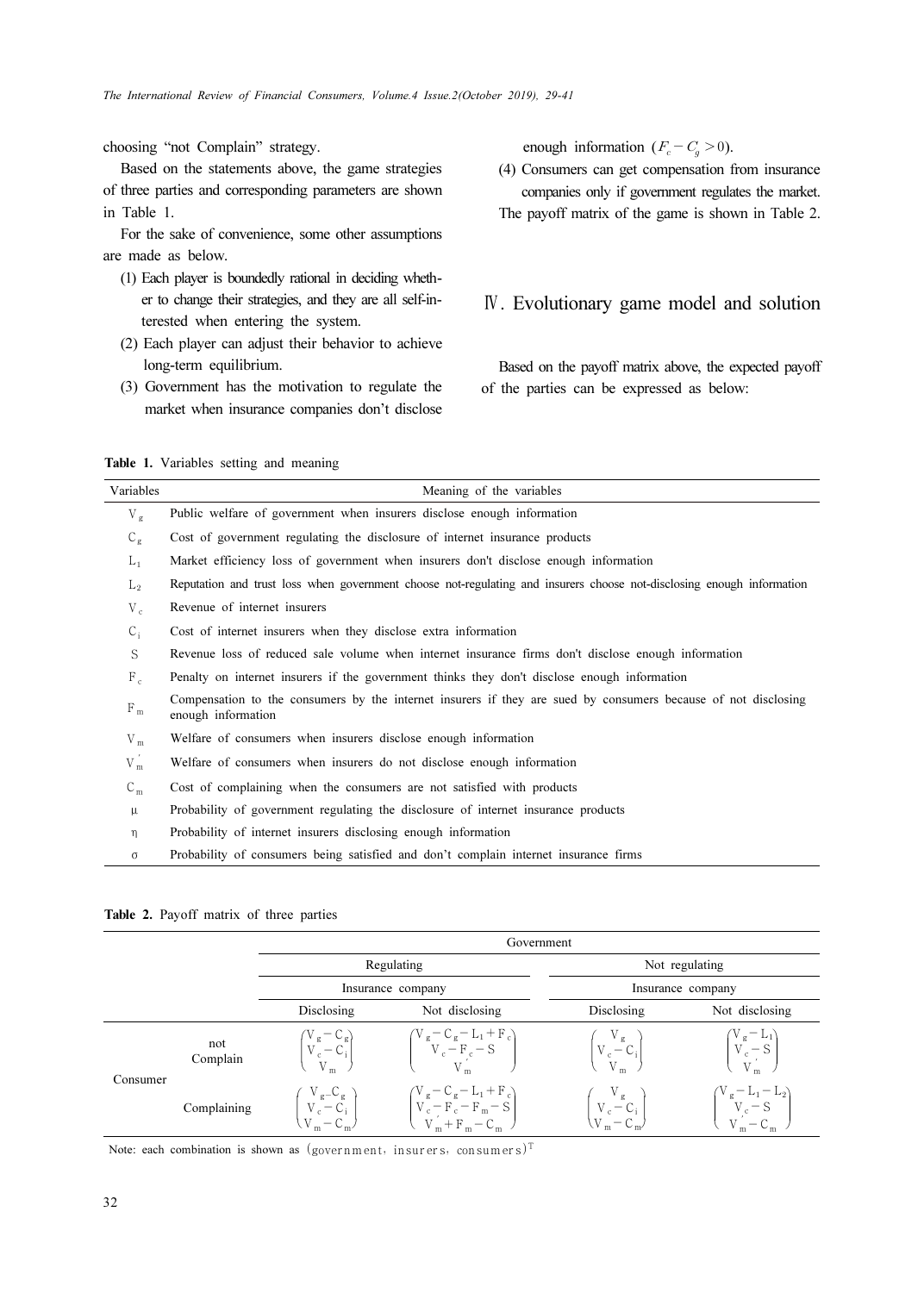#### A. Internet insurance firms

The payoff equation of internet insurance firms choosing "disclosing" strategy is:

$$
U_{\eta} = V_c - C_i \tag{1}
$$

The equation of internet insurance firms choosing "not disclosing" strategy is:

$$
U_{1-\eta} = \mu \sigma (V_c - S - F_c) + \mu (1 - \sigma) (V_c - S - F_c - F_m)
$$
  
+ (1 -  $\mu$ ) $\sigma (V_c - S) + (1 - \mu) (1 - \sigma) (V_c - S)$   
=  $V_c - S - \mu (F_c + F_m - \sigma F_m)$ 

The equation of average expected payoff of internet insurance firms is:

$$
U_{\eta,1-\eta} = \eta U_{\eta} + (1-\eta)U_{1-\eta}
$$
 (3)

Following the method used by Taylor and Jonker (1978), replicator dynamics equation is used to represent the learning and evolution mechanism, that is, the change rate of η is: Internet<br>
The payoff<br>
"disclosire"<br>  $U_{\eta} = V_c - I$ <br>
The equatic<br>
closing" st<br>  $U_{1-\eta} = \mu \sigma (I - I) - \nu C$ <br>  $+ (1 - I) - \nu C$ <br>
The equatic<br>
urance firm<br>  $U_{\eta, 1-\eta} = r$ <br>
Following<br>
learning are of  $\eta$  is:<br>  $F(\eta) = \frac{d\eta}{dr}$ Fμ

$$
F(\eta) = \frac{d\eta}{dt} = \eta (U_{\eta} - U_{\eta, 1 - \eta})
$$
\n
$$
= \eta (1 - \eta) [S - C_{i} + \mu F_{c} + \mu (1 - \sigma) F_{m}]
$$
\n(4)

#### B. Government

The equations of government choosing "regulating" and "not regulating" strategies are:

$$
U_{\mu} = \eta (V_{g} - C_{g}) + (1 - \eta)(V_{g} - L_{1} + F_{c} - C_{g})
$$
\n
$$
= V_{g} - C_{g} + (1 - \eta)(F_{c} - L_{1})
$$
\n(5)

$$
U_{1-\mu} = \eta V_g + (1-\eta)[\sigma(V_g - L_1) + (1-\sigma)(V_g - L_1 - L_2)] = V_g - (1-\eta)(L_1 + L_2 - \sigma L_2)
$$
 (6)

The equation of average expected payoff and corresponding replicator dynamics equation are:

$$
U_{\mu,1-\mu} = \mu U_{\mu} + (1-\mu)U_{1-\mu}
$$
 (7)

$$
F(\mu) = \frac{d\mu}{dt} = \mu (U_{\mu} - U_{\mu, 1 - \mu})
$$
\n
$$
= \mu (1 - \mu) [(1 - \eta)(L_2 - \sigma L_2 + F_c) - C_g]
$$
\n(8)

### C. Consumers

The equations of consumers choosing "not complain" and "complaining" strategies, respectively, are:

$$
U_{\sigma} = \eta V_{m} + (1 - \eta)V_{m}^{'}
$$
\n(9)

Consumes

\nThe equations of consumers choosing "not complain" 1 "complaining" strategies, respectively, are:

\nU<sub>o</sub> = ηV<sub>m</sub> + (1 − η)V<sub>m</sub>′

\n(9)

\nU<sub>1-o</sub> = μη(V<sub>m</sub> - C<sub>m</sub>) + μ(1 − η)(V<sub>m</sub>′ + F<sub>m</sub> - C<sub>m</sub>) (10) + (1 − μ)(V<sub>m</sub> - C<sub>m</sub>)

\n+ (1 − μ)(1 − η)(V<sub>m</sub> - C<sub>m</sub>)

\n= ηV<sub>m</sub> + (1 − η)V<sub>m</sub> + μ(1 − η)F<sub>m</sub> - C<sub>m</sub>

\nAverage expected payoff and replicate dynamics equa-  
\nas are:

\nU<sub>o,1-o</sub> = σU<sub>o</sub> + (1 − σ)U<sub>1-o</sub>

\nF(σ) = 
$$
\frac{d\sigma}{dt} = \sigma(U_o - U_{o,1-o})
$$
 (11) = σ(1 − σ)[C<sub>m</sub> - μ(1 − η)F<sub>m</sub>]

\nUltimately, the population dynamic of the evolutionary me can be represented as:

\n[F(η) = η(1 − η)(S – C<sub>i</sub> + μF<sub>c</sub> + μF<sub>m</sub> - μσF<sub>m</sub>) (13) F(μ) = μ(1 − μ)(1 − η)[(1 − σ)[L<sub>m</sub> - μ(1 − η)F<sub>m</sub>]

\nNow, by setting equations in (13) equal to zero, we use for 11 equilibrium solutions in the system as follows ~X<sub>11</sub>:

\nX<sub>1</sub>(0, 0, 0), X<sub>2</sub>(1, 0, 0), X<sub>3</sub>(0, 1, 0), X<sub>4</sub>(0, 0, 1), X<sub>5</sub>(0, 1, 1), X<sub>6</sub>(1, 0, 1), X<sub>7</sub>(1, 1, 0), X<sub>8</sub>(1, 1, 1), X<sub>9</sub>(1 - \frac{C\_n}{n}, 1, \frac{S - C\_i + F\_c + F\_m}{n}), X<sub>9</sub>(1 - \frac{C\_n}{n}, \frac{C\_i - S}{n}, 1), X<sub>1</sub>(1 - \frac{C\_n

Average expected payoff and replicator dynamics equations are:

$$
U_{\sigma,1-\sigma} = \sigma U_{\sigma} + (1-\sigma)U_{1-\sigma}
$$
\n(11)

$$
F(\sigma) = \frac{d\sigma}{dt} = \sigma(U_{\sigma} - U_{\sigma, 1-\sigma})
$$
  
=  $\sigma(1-\sigma)[C_m - \mu(1-\eta)F_m]$  (12)

Ultimately, the population dynamic of the evolutionary game can be represented as:

$$
\begin{cases}\nF(\eta) = \eta (1 - \eta)(S - C_i + \mu F_c + \mu F_m - \mu \sigma F_m) & (13) \\
F(\mu) = \mu (1 - \mu)\{(1 - \eta)[(1 - \sigma)L_2 + F_c] - C_g\} \\
F(\sigma) = \sigma (1 - \sigma)[C_m - \mu (1 - \eta)F_m]\n\end{cases}
$$

Now, by setting equations in (13) equal to zero, we solve for 11 equilibrium solutions in the system as follows  $X_1 \sim X_{11}$ :

**Consumes**  
\nThe equations of consumers choosing "not complain"  
\nd "complaining" strategies, respectively, are:  
\n
$$
U_0 = \eta V_m + (1 - \eta)V_m
$$
(9)  
\n
$$
U_{1-\sigma} = \mu \eta (V_m - C_m) + \mu (1 - \eta)(V_m' + F_m - C_m)
$$
(10)  
\n
$$
+ (1 - \mu)(1 - \eta)(V_m - C_m)
$$
  
\n
$$
+ (1 - \mu)(1 - \eta)(V_m - C_m)
$$
  
\n
$$
= \eta V_m + (1 - \eta)V_m' + \mu (1 - \eta)F_m - C_m
$$
  
\nAverage expected payoff and replication dynamics equa-  
\nans are:  
\n
$$
U_{0,1-\sigma} = \sigma U_0 + (1 - \sigma)U_{1-\sigma}
$$
(11)  
\n
$$
F(\sigma) = \frac{d\sigma}{dt} = \sigma (U_0 - U_{\sigma,1-\sigma})
$$
(12)  
\n
$$
= \sigma (1 - \sigma)[C_m - \mu (1 - \eta)F_m]
$$
  
\n**Ulimately, the population dynamic of the evolutionary**  
\nme can be represented as:  
\n
$$
\begin{cases}\nF(\eta) = \eta (1 - \eta)(S - C_i + \mu F_c + \mu F_m - \mu \sigma F_m) \\
F(\mu) = \mu (1 - \mu) \{ (1 - \eta)[(1 - \sigma)I_2 + F_c] - C_g \} \\
F(\sigma) = \sigma (1 - \sigma)[C_m - \mu (1 - \eta)F_m]\n\end{cases}
$$
  
\nNow, by setting equations in (13) equal to zero, we  
\nthe for 11 equilibrium solutions in the system as follows  
\n $1 \sim X_{11}$ :  
\n
$$
X_1(0,0,0), X_2(1,0,0), X_3(0,1,0), X_4(0,0,1), X_5(0,1,1), X_6(1,0,1), X_7(1,1,0), X_8(1,1,1), X_9[1 - \frac{C_g}{F_m}, \frac{C_i - S}{F_m}, 1), X_{10}[1 - \frac{C_g}{F_m}, \frac{C_i - S}{F_m}, 1), X_{11}[1 - \frac{C_g}{F_m + F_m}, \frac{C_i - S}{F_m + F_m}, 0)
$$

# Ⅴ. Equilibrium analysis and discussion

### A. Stability analysis

The stability of equilibrium points can be derived by analyzing the local stability of the Jacobian matrix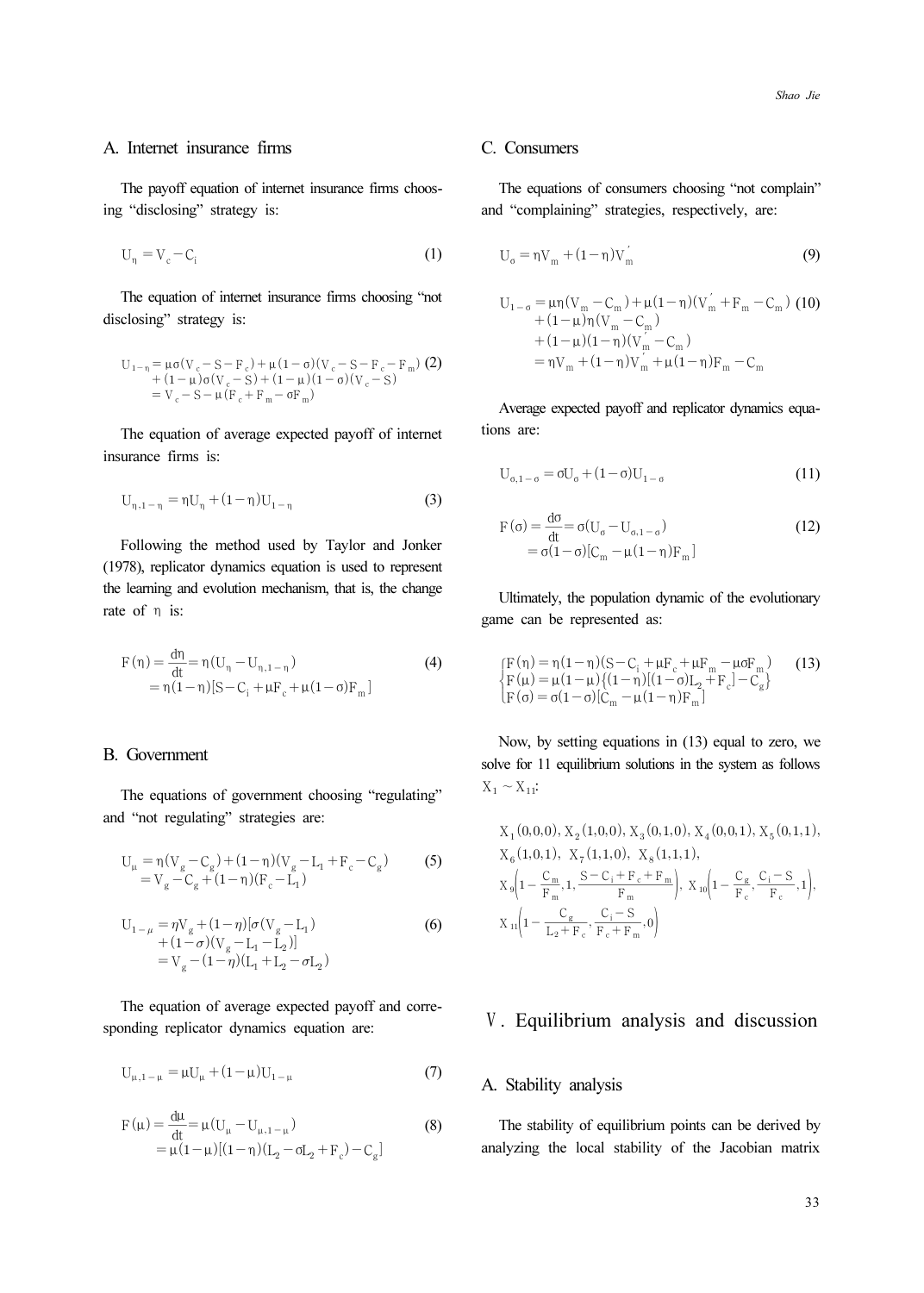The International Review of Financial Consumers, Volume.4 Issue.2(October 2019), 29-41

(Friedman 1991). The Jacobian matrix can be presented as following J: *of Financial Consu*<br>Jacobian matrix<br> $\partial F(\eta)$   $\partial F(\eta)$ *al Consumers, Volun*<br>
matrix can be pr<br>  $\partial F(\eta)$  *o*  $F(\eta)$ 

*International Review of Financial Consumers, Volume.4 Issu*  
\niedman 1991). The Jacobian matrix can be presented  
\nfollowing J:  
\n
$$
J = \begin{bmatrix} a_1 & a_2 & a_3 \\ b_1 & b_2 & b_3 \\ c_1 & c_2 & c_3 \end{bmatrix} = \begin{bmatrix} \frac{\partial F(\eta)}{\partial \eta} & \frac{\partial F(\eta)}{\partial \mu} & \frac{\partial F(\eta)}{\partial \mu} \\ \frac{\partial F(\mu)}{\partial \eta} & \frac{\partial F(\mu)}{\partial \mu} & \frac{\partial F(\mu)}{\partial \sigma} \\ \frac{\partial F(\sigma)}{\partial \eta} & \frac{\partial F(\sigma)}{\partial \mu} & \frac{\partial F(\sigma)}{\partial \sigma} \end{bmatrix}
$$
(14)  
\nWhere,  
\n
$$
a_1 = \frac{\partial F(\eta)}{\partial \eta} = (1 - 2\eta)(S - C_i + \mu F_c + \mu F_m - \mu \sigma F_m)
$$
\n
$$
a_2 = \frac{\partial F(\eta)}{\partial \mu} = \eta (1 - \eta)(F_c + F_m - \sigma F_m)
$$

Where,

International Review of Financial Consumers, Volume.4 Iss  
\niedman 1991). The Jacobian matrix can be presented  
\nfollowing J:  
\n
$$
J = \begin{bmatrix} a_1 & a_2 & a_3 \\ b_1 & b_2 & b_3 \\ c_1 & c_2 & c_3 \end{bmatrix} = \begin{bmatrix} \frac{\partial F(\eta)}{\partial \eta} & \frac{\partial F(\eta)}{\partial \mu} & \frac{\partial F(\eta)}{\partial \sigma} \\ \frac{\partial F(\mu)}{\partial \eta} & \frac{\partial F(\mu)}{\partial \mu} & \frac{\partial F(\mu)}{\partial \sigma} \\ \frac{\partial F(\mu)}{\partial \eta} & \frac{\partial F(\sigma)}{\partial \mu} & \frac{\partial F(\sigma)}{\partial \sigma} \end{bmatrix} (14
$$
\nWhere,  
\n
$$
a_1 = \frac{\partial F(\eta)}{\partial \eta} = (1 - 2\eta)(S - C_1 + \mu F_c + \mu F_m - \mu \sigma F_m)
$$
\n
$$
a_2 = \frac{\partial F(\eta)}{\partial \mu} = \eta (1 - \eta)(F_c + F_m - \sigma F_m)
$$
\n
$$
a_3 = \frac{\partial F(\eta)}{\partial \sigma} = -\mu \eta (1 - \eta) F_m
$$
\n
$$
b_1 = \frac{\partial F(\mu)}{\partial \eta} = \mu (1 - \mu)(\sigma I_2 - F_c - I_2)
$$
\n
$$
b_2 = \frac{\partial F(\mu)}{\partial \mu} = (1 - 2\mu)\{(1 - \eta)[(1 - \sigma)I_2 + F_c] - C_g\}
$$
\n
$$
b_3 = \frac{\partial F(\mu)}{\partial \sigma} = -\mu (1 - \mu)(1 - \eta) I_2
$$
\n
$$
c_1 = \frac{\partial F(\sigma)}{\partial \eta} = \sigma (1 - \sigma)\mu \sigma F_m
$$
\n
$$
c_2 = \frac{\partial F(\sigma)}{\partial \mu} = \sigma (1 - \sigma)(\eta - 1) F_m
$$
\n
$$
c_3 = \frac{\partial F(\sigma)}{\partial \sigma} = (1 - 2\sigma)[C_m - \mu (1 - \eta) F_m]
$$

According to Lyapunov's indirect method, when all eigenvalues  $(\lambda)$  of the Jacobian matrix are real and have the same sign, the equilibrium point is called Node. The node is stable (unstable) when the eigenvalues are negative (positive). Otherwise, when all eigenvalues are real and at least one of them is positive and at least one is negative, the equilibrium point is called Saddle. Saddles are always unstable (Izhikevich, 2019).

For equilibrium point  $X_1(0,0,0)$ ,

$$
\begin{aligned} {\rm J}_1 &= \begin{bmatrix} {\rm S} - {\rm C}_{\rm i} & 0 & 0 \\ 0 & {\rm L}_2 + {\rm F}_{\rm c} - {\rm C}_{\rm g} & 0 \\ 0 & 0 & {\rm C}_{\rm m} \end{bmatrix} \\ {\rm A}_1 &= {\rm S} - {\rm C}_{\rm i} \\ {\rm A}_2 &= {\rm L}_2 + {\rm F}_{\rm c} - {\rm C}_{\rm g} \\ {\rm A}_3 &= {\rm C}_{\rm m} \end{aligned}
$$

According to the parameter setting and model assumptions,  $\lambda_2 > 0$  and  $\lambda_3 > 0$ . Therefore,  $X_1$  is unstable.

Similarly, the stability of remaining 10 equilibrium points are analyzed using the same method. The stabilities of eight pure strategy equilibriums are shown in Table 3.

As for the mixed strategy equilibriums ( $X_9 \sim X_{11}$ ), their existence  $(\eta, \mu, \sigma \in [0,1])$  relies on the model variables.

For  $X_9$ :  $L_m + C_m < F_m$  and  $F_c < C_i - S < F_c + F_m$ ; for  $X_{10}$ :  $C_i > S$ ,  $C_i - S < F_c$ ; for  $X_{11}$ :  $C_i > S$ ,  $C_i - S < F_c + F_m$ .

Then, their stabilities are discussed as below.

As shown in Table 4, each of these three equilibriums has one real eigenvalue and a pair of complex-conjugate eigenvalues with zero real part. That means these mixed strategy equilibriums are not stable.

Thus, there are only three possible stable strategy combinations. These are  $X_3$  (not Disclosing, Regulating, Complain),  $X_5$  (not Disclosing, Regulating, not Complain) and  $X_6$  (Disclosing, not Regulating, not Complain),

### B. Entity behavior discussion

In this section, we will analyze how the model variables affect the equilibrium strategies of the three parties in this model.

The internet insurance firms can choose to disclose enough information or not. There are five variables that

| Balancing point | $\lambda_1$           | $\lambda_{2}$           | $\lambda_3$       | Stability                                                                               |
|-----------------|-----------------------|-------------------------|-------------------|-----------------------------------------------------------------------------------------|
| $X_1$           | $S-C_i$               | $L_2 + F_c - C_g > 0$   | $C_{m} > 0$       | If $S < C_i$ , saddle; otherwise unstable node                                          |
| $X_2$           | $C_i - S$             | $-Ca < 0$               | $C_{\infty} > 0$  | Saddle                                                                                  |
| $X_3$           | $S-C_i+F_i+F_m$       | $C_\varphi - L_2 - F_c$ | $C_m - F_m$       | If $C_a - L_2 < F_c$ , $C_m < F_m$ , $F_c + F_m < C_i - S$ , stable; otherwise unstable |
| $X_4$           | $S-Ci$                | $F_c - C_c > 0$         | $-Cm < 0$         | Saddle                                                                                  |
| $X_{5}$         | $S - C_1 + F_c$       | $C_a - F_c \le 0$       | $F_m - C_m$       | If $F_m < C_m$ , $F_s < C_i - S$ , stable; otherwise unstable                           |
| $X_6$           | $C_i - S$             | $-C0 < 0$               | $-Cm < 0$         | If $C_i < S$ , stable; otherwise saddle                                                 |
| $X_7$           | $C_i - S - F_c - F_m$ | $C_{o} > 0$             | $C_{\infty} > 0$  | If $F_{n} + F_{m} < C_{n} - S$ , unstable node; otherwise saddle                        |
| $X_{8}$         | $C_i = S - F_c$       | C > 0                   | $-C_{\infty} < 0$ | Saddle                                                                                  |

Table 3. Result of analyses of stabilities of pure strategy equilibriums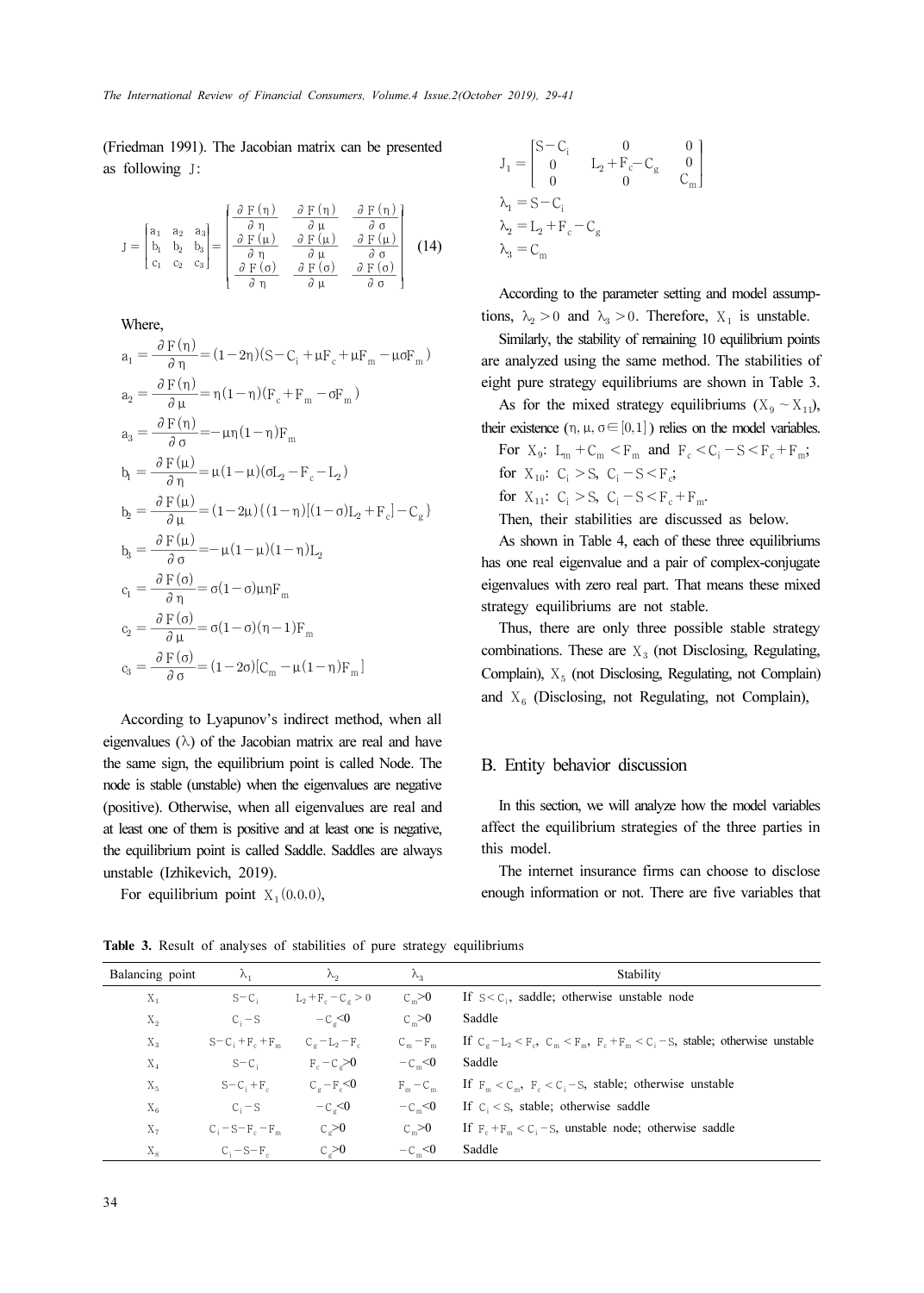Table 4. Eigenvalues of Jacobian matrix of mixed strategy equilibriums

|                   | may affect their behavior: the fines paid to the government<br>or consumers ( $F_c$ , $F_m$ ), consumers' complaining cost<br>$(C_m)$ , revenue loss caused by sales volume decreasing<br>(S), and the cost of disclosing extra information $(C_i)$ .                                                                             | Shao Jie<br>chaotic and insurers disclose or not disclose with a random<br>possibility. However, if $C_i < S$ , insurers choose to disclose<br>enough information.<br>The government can control three variables to affect                                                                                                                                                                                                                                                                                                                                     |
|-------------------|-----------------------------------------------------------------------------------------------------------------------------------------------------------------------------------------------------------------------------------------------------------------------------------------------------------------------------------|----------------------------------------------------------------------------------------------------------------------------------------------------------------------------------------------------------------------------------------------------------------------------------------------------------------------------------------------------------------------------------------------------------------------------------------------------------------------------------------------------------------------------------------------------------------|
|                   | Of which, $C_i$ is the only variable that can be controlled<br>by insurers. As shown in Table 5, if $C_i > F_c + F_m + S$ ,<br>insurers always tend to choose not to disclose enough<br>information in spite of the size of $F_m$ . While if<br>$F_c + S < C_i < F_c + F_m + S$ insurers choose not to disclose                   | the other parties' behavior: the fines paid by insurers<br>$(F_c, F_m)$ and the cost of consumer complaining $(C_m)$ .<br>As stated above, if $F_c$ and $F_m$ are too small compared<br>to $C_i$ , insurers will choose not to disclose enough information<br>in the long run. But when $F_c + S < C_i < F_c + F_m + S$ if gov-                                                                                                                                                                                                                                |
|                   | enough information when $\, {\bf F}_{\rm m} < {\bf C}_{\rm m}. \,$ If $\, {\bf F}_{\rm m} < {\bf C}_{\rm m} \,$ or<br>$S \lt C_i \lt F_c + S$ , there is no stable point in this system,<br>every equilibrium is a saddle point, the system will become<br>Table 4. Eigenvalues of Jacobian matrix of mixed strategy equilibriums | ernment makes $F_m > C_m$ , although the system would be<br>chaotic, there is a possibility that the insurers will choose<br>to disclose enough information. Besides, $\text{C}_{\text{m}}$ and $\text{F}_{\text{m}}$ can                                                                                                                                                                                                                                                                                                                                      |
| $\mathbf{X}_{9}$  | $ \lambda E - A $<br>$\begin{bmatrix} \lambda & a_2 & a_3 \ 0 & \lambda - b_2 & 0 \ c_1 & c_2 & \lambda \end{bmatrix}$                                                                                                                                                                                                            | λ<br>$\lambda_1 = b_2 = C_g - \frac{C_m}{F_m}(\frac{C_i - S - F_c}{F_m}\; L_2 + F_c) \label{eq:lambda1}$<br>$\begin{aligned} \lambda_2 =& \pm \sqrt{a_3c_1} = \frac{F_m - C_m}{F_m} \sqrt{\frac{(S - C_i + F_c + F_m)(C_i - S - F_c)}{F_m}} \\ \lambda_3 =& -\sqrt{a_3c_1} = \frac{F_m - C_m}{F_m} \sqrt{\frac{(S - C_i + F_c + F_m)(C_i - S - F_c)}{F_m}} \\ \lambda_1 =& \sqrt{a_2b_1} = \frac{\sqrt{(F_c - C_g)C_g(C_i - S)(C_i - S - F_c)}}{F_c} \\ \lambda_2 =& \sqrt{a_2b_1} =& -\frac{\sqrt{(F_c - C_g)C_g(C_i - S)(C_i - S - F_c)}}{F_c} \end{aligned$ |
| $\mathbf{X}_{10}$ | $\begin{bmatrix} \lambda & a_2 & a_3 \ b_1 & \lambda & b_3 \ 0 & 0 & \lambda-c_3 \end{bmatrix}$                                                                                                                                                                                                                                   | $\lambda_{3}=c_{3}=\frac{\left(C_{\textrm{i}}-S\right)}{F_{\textrm{c}}}\ast\frac{C_{\textrm{g}}}{F_{\textrm{c}}}\ast F_{\textrm{m}}-C_{\textrm{m}}$<br>$\begin{aligned} \lambda_1 &= \sqrt{a_2b_1} = \sqrt{\frac{ (L_2 + F_c - C_g)(C_i - S)(C_i - S - F_c - F_m)C_g }{ (L_2 + F_c)(F_m + F_c)}} \\ \lambda_2 &= -\sqrt{a_2b_t} = -\sqrt{\frac{ (L_2 + F_c - C_g)(C_i - S)(C_i - S - F_c - F_m)C_g }{ (L_2 + F_c)(F_m + F_c)}} \end{aligned}$                                                                                                                  |
| $\mathbf{X}_{11}$ | $\begin{bmatrix} \lambda & a_2 & a_3 \ b_1 & \lambda & b_3 \ 0 & 0 & \lambda-c_3 \end{bmatrix}$                                                                                                                                                                                                                                   | $\lambda_{3}=c_{3}=C_{m}-\frac{\dot{C_{i}}-S}{F_{c}+F_{m}}*\frac{C_{g}}{L_{2}+F_{c}}*F_{m}$                                                                                                                                                                                                                                                                                                                                                                                                                                                                    |

Table 5. Stabilities of equilibriums with  $C_i$  of different size

| Balancing      | Numeric size of C <sub>i</sub> |             |                                            |                                            |  |  |
|----------------|--------------------------------|-------------|--------------------------------------------|--------------------------------------------|--|--|
| point          | $(-\infty, S)$                 | $(S.F, +S)$ | $[F_c + S_F_c + F_m + S]$                  | $[F_c + F_m + S + \infty)$                 |  |  |
| $X_1$          | Unstable                       | Saddle      | Saddle                                     | Saddle                                     |  |  |
| $X_2$          | Saddle                         | Saddle      | Saddle                                     | Saddle                                     |  |  |
| $X_3$          | Saddle                         | Saddle      | Saddle                                     | $C_m < F_m$ , stable; $C_m > F_m$ , saddle |  |  |
| $X_4$          | Saddle                         | Saddle      | Saddle                                     | Saddle                                     |  |  |
| X <sub>5</sub> | Saddle                         | Saddle      | $C_m > F_m$ , stable; $C_m < F_m$ , saddle | $C_m > F_m$ , stable; $C_m < F_m$ , saddle |  |  |
| $X_6$          | Stable                         | Saddle      | Saddle                                     | Saddle                                     |  |  |
| $X_7$          | Saddle                         | Saddle      | Saddle                                     | Unstable                                   |  |  |
| $X_{\rm s}$    | Saddle                         | Saddle      | Saddle                                     | Saddle                                     |  |  |
| $X_{9}$        | Not exist                      | Saddle      | Saddle                                     | Not exist                                  |  |  |
| $X_{10}$       | Not exist                      | Saddle      | Not exist                                  | Not exist                                  |  |  |
| $X_{11}$       | Not exist                      | Saddle      | Saddle                                     | Not exist                                  |  |  |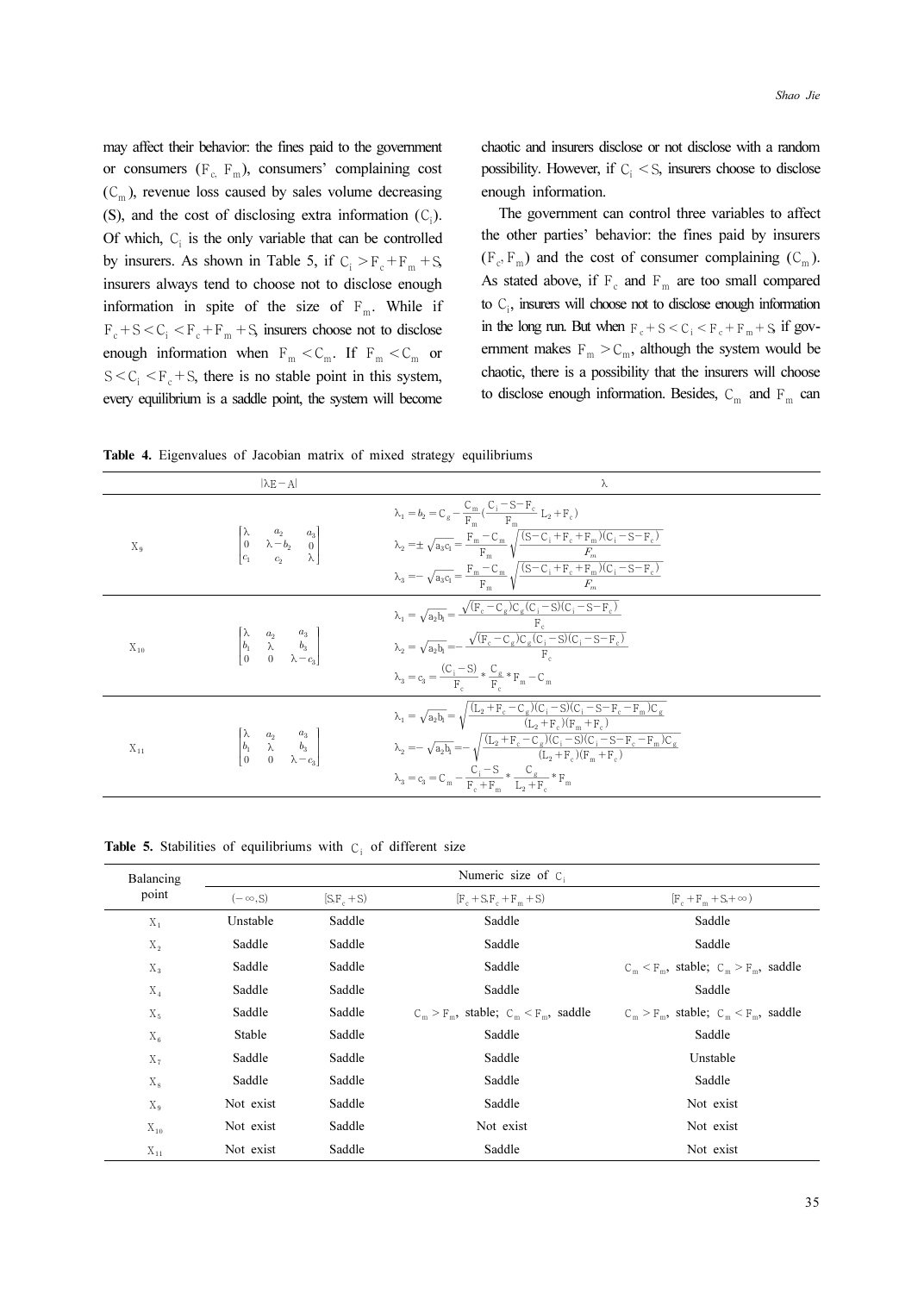also affect consumers' behavior: if  $C_m > F_m$ , there is no benefit of complaining, so the consumers will choose "not complain" strategy.

On the other hand, there are also three variables that may affect government's decision: penalty on internet insurers  $(F_{c})$ , cost of government regulating the market  $(C_{\sigma})$  and reputation and trust loss from consumers  $(L_2)$ . The government only has the motivation to regulate the market when the penalty government charges from internet insurers is more than its regulating cost ( $C_g < F_c$ ).  $C_g$ might be too big to bear when there is a serious information asymmetry problem between supervision department and insurers.  $L_2$  functions similarly to  $F_c$ , it guarantees that the government has the motivation to regulate the market.

Consumers' strategy is affected by  $C_m$  and  $F_m$ . If  $C_m > F_m$ , there is no benefit of complaining, so the consumers would prefer "not complain" strategy. On the other hand, consumers can affect other parties' behavior by changing their confidence level in government  $(L_2)$ and the sensitivity of insurance demand to information (S). That means if insurers don't disclose enough information, the revenue loss caused by sales volume decreasing might be unbearably big. It will push insurers to disclose enough information (like Scenario 4) when S is too large for insurers.  $L_2$  functions similarly to S: when the penalty charged by government  $F<sub>c</sub>$  is not enough to motivate the government to regulate the market,  $L_2$ can work as a supplement and push the government to regulate (like Scenario 1).

### C. ESS discussion

The evolutionary stability can be analyzed to conclude an evolutionarily stable strategy (ESS) justification under different circumstances, as detailed below. In each scenario, no party would have the motivation to change current behavior and the system will stay stable.

**Scenario** 1: 
$$
C_m < F_m
$$
,  $F_c + F_m + S < C_i$ 

In this case, based on Table 3 and Table 4,  $X_3(0,1,0)$ is the only asymptotic stable point. The phase diagram is shown as Figure 1. This means, internet insurance firms would choose not to disclose enough information to consumers, while even though the government chooses



Figure 1. Phase diagram of scenario 1

to regulate information disclosure of insurers, consumers are still not satisfied and choose to complain about it. This situation occurs because even if the penalty government charges internet insurers is more than its regulating cost ( $C_{\sigma}$  < F<sub>c</sub>), and the compensation consumers get from insurers is more than their complaining cost  $(C_m < F_m)$ , the summation of total fines paid by the insurers and revenue loss is less than the cost of disclosing sufficient information ( $F_c + F_m + S < C_i$ ). That is to say, this situation is caused by insufficiency of regulation, or low information sensitivity of consumers, or information disclosure cost being too high.

**Scenario 2:** 
$$
F_m < C_m, F_c < C_i - S < F_c + F_m
$$
\n**Scenario 3:**  $F_m < C_m, F_c + F_m < C_i - S$ 

In both scenario 2 and scenario 3,  $X_5(0,1,1)$  is the only asymptotic stable point. The phase diagram is shown as Figure 2. That means, the system will be stable with (not Disclosing, Regulating, not Complain) strategy under these circumstances. The insurers choose not to disclose enough information because the cost of disclosing is larger than the summation of penalties paid to government and revenue loss from consumers ( $C_i > F_c + S$ ). The government has the motivation to regulate the market because the penalty government charges from internet insurers is more than its regulating cost ( $C_g < F_c$ ). However, consumers would choose "not complain" strategy because the compensation they can get is less than their complaining cost ( $F_m < C_m$ ). That is to say, even though the government is regulating the market, the supervision is not enough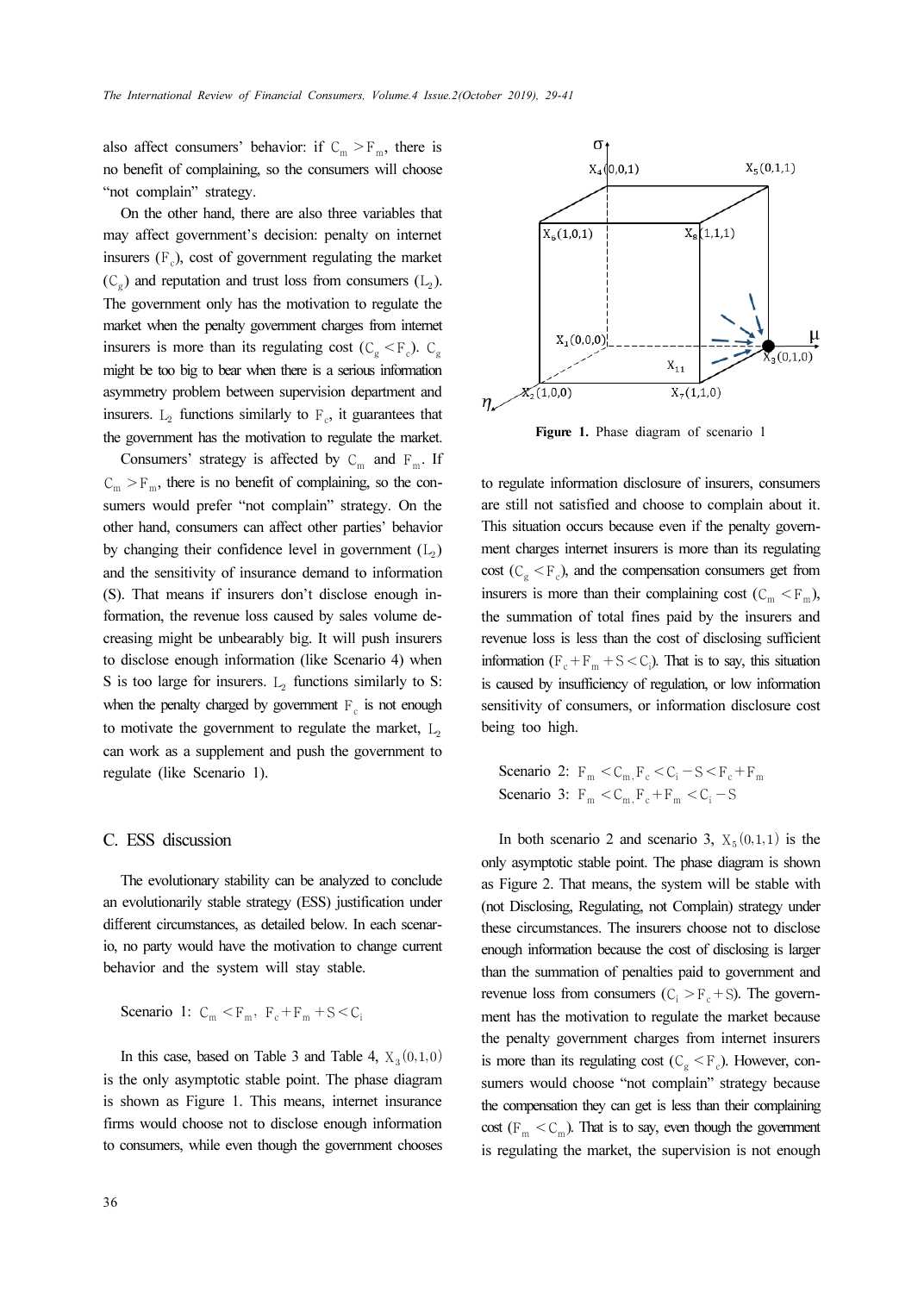

Figure 2. Phase diagram of scenario 2 (left) and scenario 3 (right)



to push insurers to disclose enough information. Meanwhile, the supervision from consumers is not enough either (S is not big enough), and it might also be the case that the consumers are easily satisfied. Therefore, it is not a good stable state because insurers tend to not disclose enough information and consumers' rights are not well protected.

```
Scenario 4: C_i < S
```
 $X<sub>6</sub>(1,0,1)$  is the only asymptotic stable point in this scenario. The system would be stable with (Disclosing, not Regulating, not Complain) strategy. The phase diagram is shown as Figure 3. In this case, the insurers would choose to disclose enough information to consumers, because the revenue loss caused by sales volume declines is larger than the cost of disclosing  $(C_i \le S)$ . And if the insurers choose not to disclose enough information, they



Figure 3. Phase diagram of scenario 4 Figure 4. Phase diagram of all stable points

might also have to pay a government penalty. Considering insurers are voluntarily disclosing enough information, the government doesn't have the motivation to regulate, thus the government would choose "not regulating" strategy. On the other hand, once the insurers choose to disclose enough information, the consumers would tend to be satisfied. This is a relatively good stable state because the market is regulating itself, and the government doesn't need to spend extra money on supervising information disclosure.

#### D. Summary

(1) There are only three possible stable strategy combination from long-term perspective (as shown in Figure 4). That is,  $X_6$  (Disclosing, not Regulating, not Complain),  $X_3$  (not Disclosing, Regulating,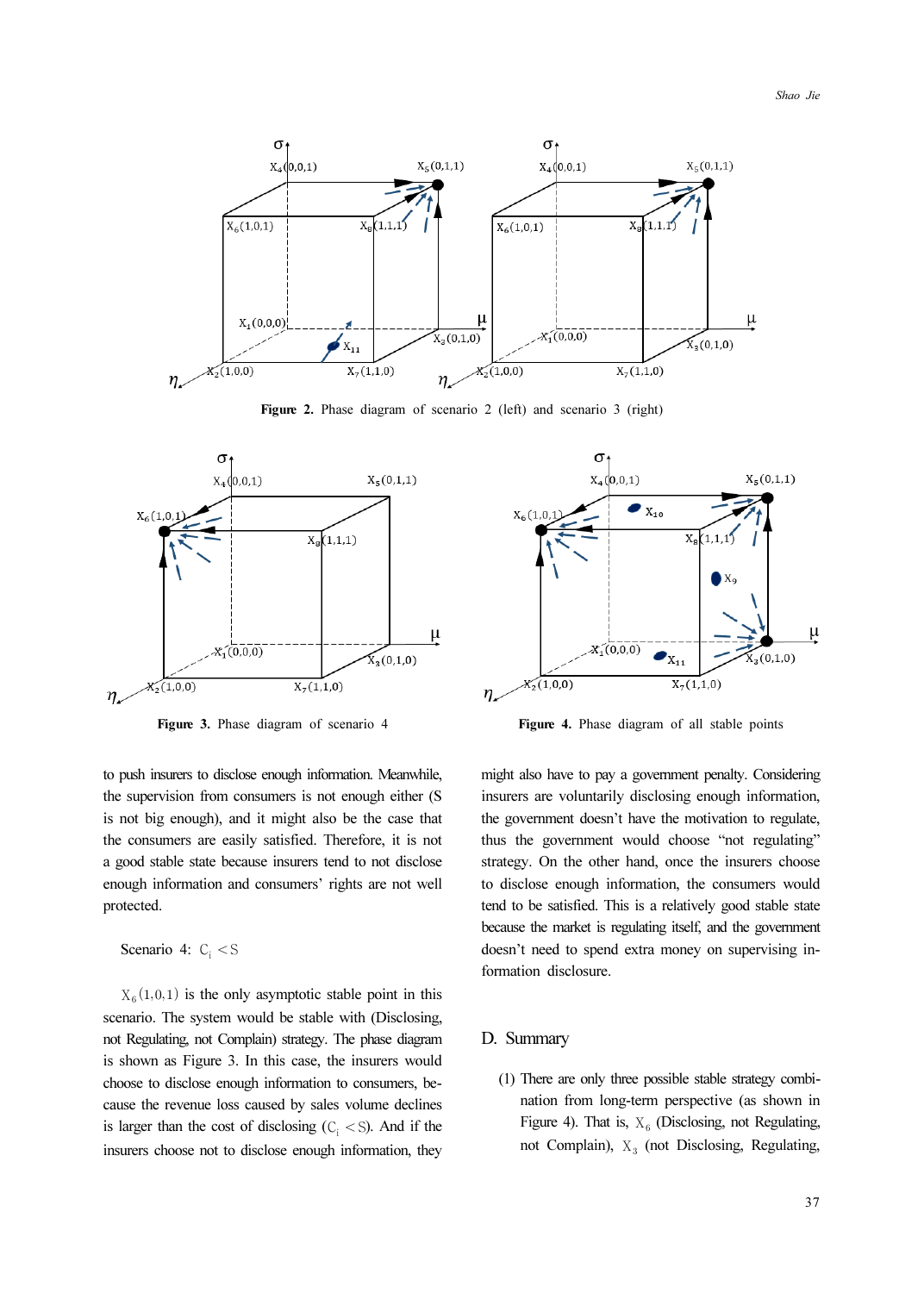Complaining) and  $X_5$  (not Disclosing, Regulating, not Complain). That means, under these three circumstances, nobody would have motivation to change their strategies, new comers of this market would also follow these strategies.

- (2) When insurers do not disclose enough information, the government always tends to choose to regulate the market. However, when the government regulates insurers' disclosure, no matter how strictly the government regulates, there would always be occasions that insurers choosing "not disclosing" strategy.
- (3) The quantity of information insurers disclose mainly depends on the cost (or profit) of disclosing. The penalty from the government would motivate insurers to disclose more information, but it is consumers' buying decision (S) that ultimately compel insurers to disclose enough information to consumers.

# Ⅵ. Application to China and Japan

The results of the theoretical analysis may be adapted to explain different situations in different countries. Here we consider China and Japan. For instance, China has become one of the most advanced internet insurance markets because of its developed mobile payment systems, and it is still developing very rapidly. According to INZURER(2018)'s report, 10 of the top 100 InsurTech firms in 2018 are located in China, while that number of Japan is zero. However, as shown in Table 6, in the year of 2017, consumer complaints are much less in Japan than in China, which may indicate that consumers in Japan are more easily satisfied than in China. Governments in both Japan and China tend to regulate the market due to their East Asia culture background. But in China, because of the rather short history of the insurance industry and the rapid growth of internet insurance, regulation is less sufficient than Japan, and the internet insurers are inclined to not disclose enough information. However, Japan's insurance industry has a very long history, and FSA (Financial Services Agency) of Japan is one of the strictest supervisors in the world. According to the data provided by the Life Insurance Association of Japan and the General Insurance Association of Japan<sup>1</sup>, complaints about information disclosure are less than 13% of total

Table 6. Situation of consumer complaints in China and Japan in 2017<sup>2</sup>

|                                                    | China Japan |      |
|----------------------------------------------------|-------------|------|
| complaints number per billion-dollar premium 175.6 |             | 18.8 |
| complaints number per thousand-policy              | 47          | 2.2  |
| complaints number per thousand- figure             | 09          | 0.8  |

complaints number. Thus, we can conclude that the internet insurers in Japan are inclined to disclose enough information. Therefore, the current situation in China is more similar to  $X_3$  (not Disclosing, not Regulating, Complaining) and situation in Japan is more similar to  $X_8$  (Disclosing, Regulating, not Complain).

Based on the evolutionary game model, the current situation in China is unstable in the long run, as shown in Figure 4. That means that any disturbance would change the situation in an unpredictable direction. The reason for this situation is mainly because of insufficient regulation under overgrowth of the internet insurance market. The regulator in China cannot change policies quickly enough in such rapidly changing industry, and is also unwilling to regulate too harshly in order to protect the vitality of this industry. Besides, consumers in China do not trust insurance agents as much as themselves3, and they are more high-tech savvy, price sensitive and brand independent. Both insurers and consumers are more willing to take risks.

Although internet insurance in China is taking off very fast, with insurers not disclosing and consumers being unsatisfied, it is not a good occasion for future development of the internet insurance market. Therefore, changes to move to a stable equilibrium might be needed. This paper proposes the following suggestions.

(a) Lowering the cost of disclosing information would make insurers more willing to disclose enough information to consumers. Insurers could lower the cost by simplifying and modularizing services and

<sup>1</sup> Data of life insurance are from https://www.seiho.or.jp/contact/report/; data of non-life insurance are from http://www.sonpo.or.jp/news/statisti cs/adr/

<sup>2</sup> Data of China are from website of CIRC, data of Japan are from FSA and Life Insurance Association of Japan, where complaints number per thousand-policy and per thousand-figure are derived from life insurance data. Premiums derive from Swiss Re (2018) Sigma No 3/2018.

<sup>3</sup> According to China Internet Insurance Development Report 2017, 28.9% of the interviewees believe that buying insurance without agents is actually the merit of internet insurance.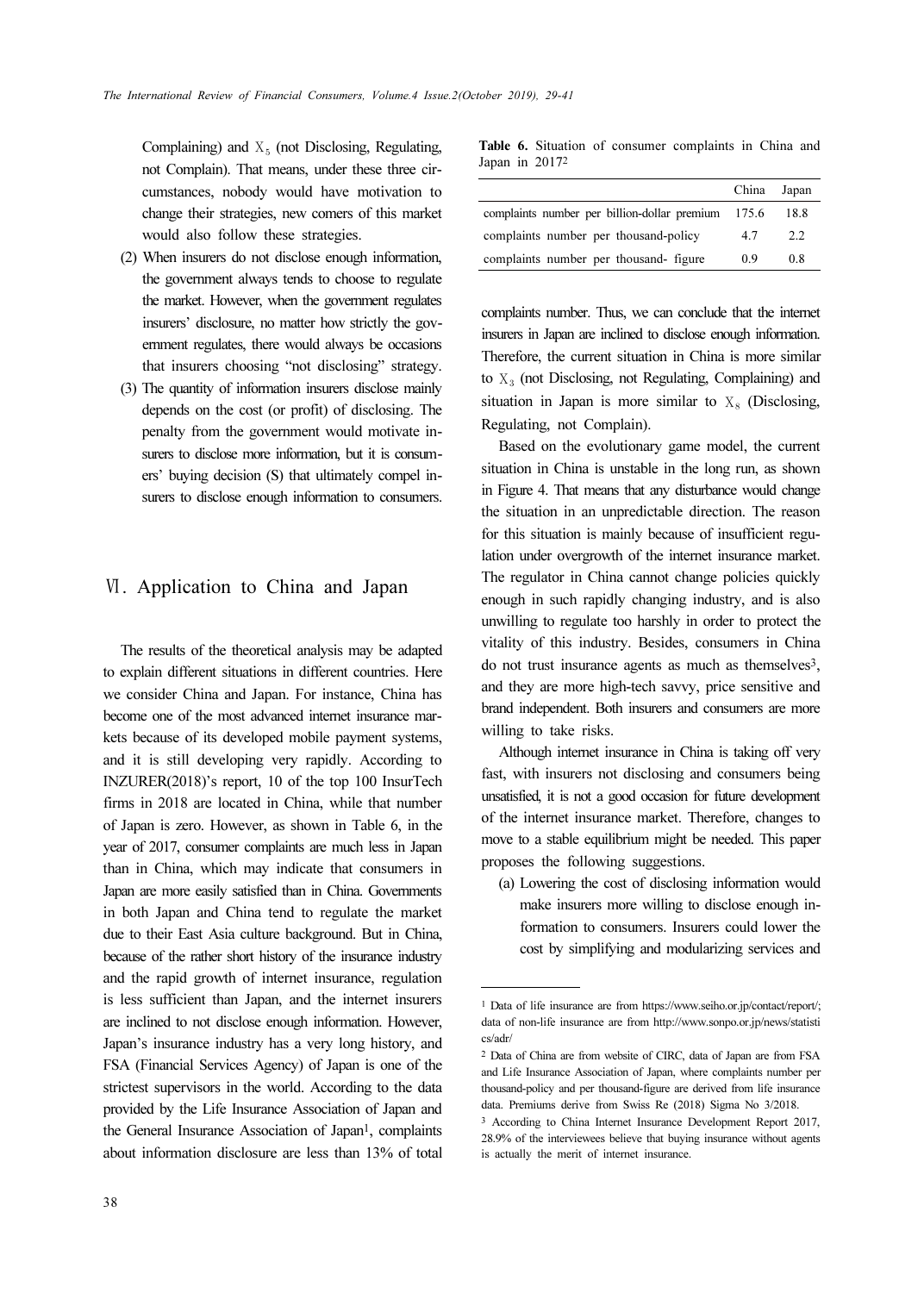products. The authority could also lower that cost by better communicating with insurers and making a better industry standard.

- (b) The government can enhance the regulation of information by raising the standard of "enough" information and increasing the penalty for insurers who violate it.
- (c) Enhancing consumers' education so that consumers make their buying decisions not based on price only, but also their needs. Consumers need to be able to interpret information provided by insurers and learn to only buy if enough information is disclosed.

Based on the evolutionary game model, the current situation in Japan is also unstable, as shown in Figure 4. Any disturbance would change the situation in an unpredictable direction. The market might stop developing and shrink until it disappears. There are two main possible reasons for this situation. One is that the regulation may be too strict. The standard of "enough" disclosure is too high, and the fines are unbearable. The other reason might be that S is too high. In Japan, insurance agents have a long history and high acceptance. According to Lifenet's investigation (Lifenet, 2011), 52.3% of the interviewees believe that buying insurance without talking with agents is the biggest demerit of internet insurance. Consumers care more about the companies' brand than about cheap prices. They are also risk averters, with 51.7% of the interviewees worried about their personal information security online and 51.5% worried that their insurance knowledge is not enough to make decisions by themselves. Therefore, proper guidance of this market is necessary. For the healthier development of the internet insurance market in Japan, this paper proposes the following suggestions.

- (a) The government should appropriately loosen regulation, and since innovation can effectively lower disclosing cost and help with consumer education, authority should also encourage innovation of internet insurance. For example, lowering standards for traditional insurance companies entering the internet insurance market, or giving internet companies more access to insurance market.
- (b) The regulation of information disclosure should not only focus on the quantity, but also the quality. The information provided for internet insurance and traditional insurance should be comparable.

The insurance companies should also try to simplify and modularize their products, make them easy to understand. That will also lower the cost of disclosing information and make internet insurance business more appealing.

(c) Enhance consumers' education to give consumers more confidence in making their own decisions. Their rational decisions would benefit the development of this market.

# Ⅶ. Conclusion

This paper focuses on information asymmetry problems in the internet insurance market. Compared to traditional insurance, insurance provided through internet channel is usually simpler and modularized. That means, different from traditional insurance, it is the insurers instead of consumers who have the information advantage. Without agents fulfilling information duty, consumer protection could be more difficult than traditional insurance. Most papers are studying this problem from legal or normative perspectives; there is little research using economic analysis, especially behavior strategy studies based on game theory. This paper employs three-party evolutionary game theory to study how the quantity of disclosed information provided by insurers affects the behaviors of the government and consumers, and how insurers react to their strategies.

On the basis of the research above, there are only three possible stable long-term equilibriums, which are (Disclosing, not Regulating, not Complain), (not Disclosing, Regulating, Complaining) and (not Disclosing, Regulating, not Complain). Amongst the three, (Disclosing, not Regulating, not Complain) would be the best for healthy development of internet insurance industry. Comparison of China and Japan suggests that China's situation is similar to (not Disclosing, not Regulating, Complaining) and Japan's situation is similar to (Disclosing, Regulating, not Complain). Neither of these are stable equilibriums. Suggestions for changes in China and Japan to move to a healthy stable equilibrium are provided based on analysis of the model variables that are shown to affect strategies.

However, this paper still has two limitations. Firstly,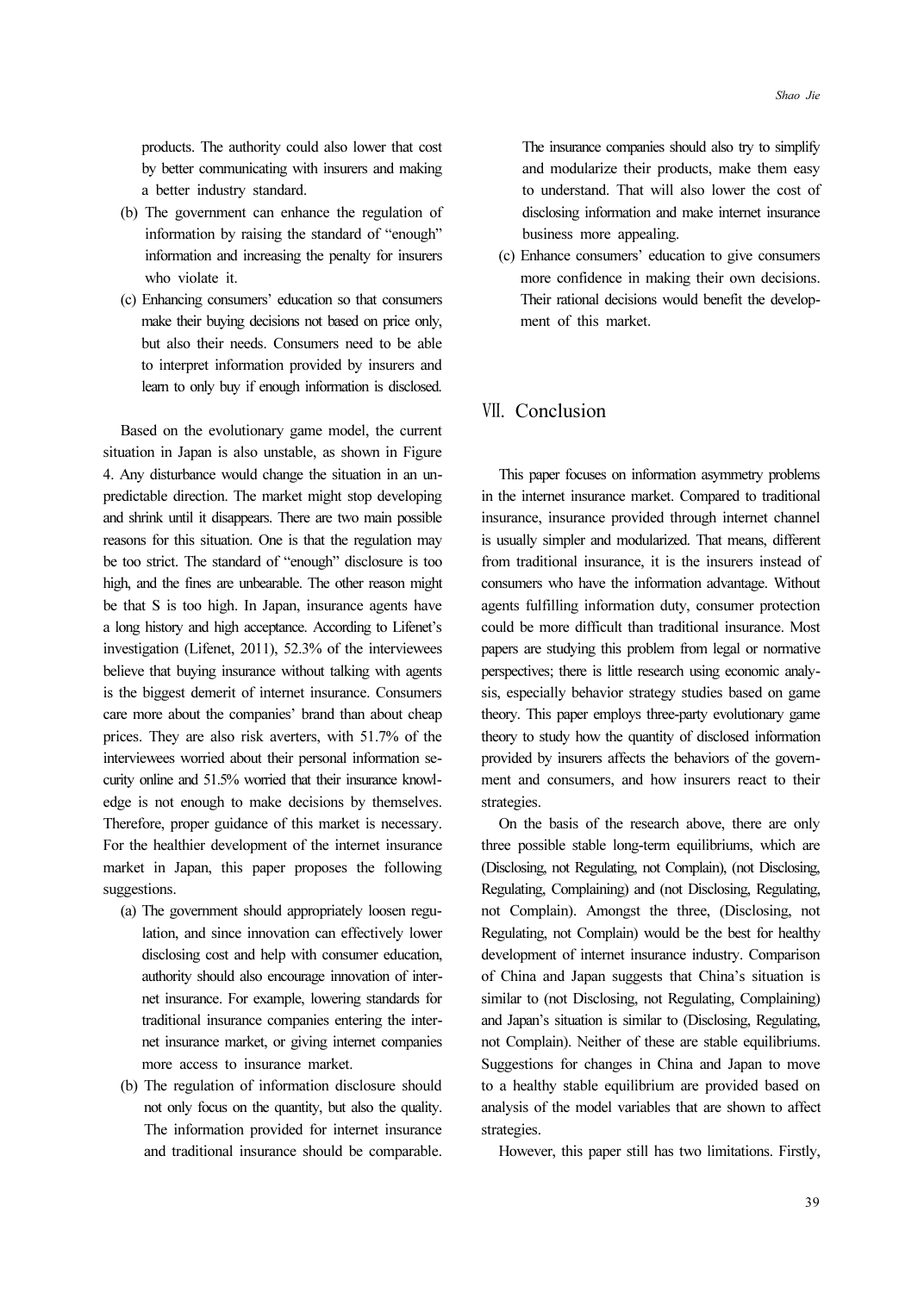this paper puts more consideration on the information advantage of insurers, the information advantage of consumers or moral hazard is not involved. Another limitation is that this study only considers the effect of quantity of information. The quality of information is not involved. Future extensions of this research could be developed in several directions. Firstly, the effect of quality of information might be incorporated into this model. Furthermore, some empirical analysis could be done on the basis of this model.

# References

- Bain & Company (2015). Global Digital Insurance Benchmarking Report 2015, Boston, Mass: Bain & Company.
- Ben-Shahar, Omri, and Carl E. Schneider. (2011). "The failure of mandated disclosure." University of Pennsylvania Law Review Feb. 647+. Business Insights: Global.
- Chen Chu. (2017). Study on the legal issues of the information disclosure obligation of Internet Insurance Subjects (master's thesis). Nanchang University.
- CIRC (2015). Notice of the China Insurance Regulatory Commission on Issuing the Interim Measures for the Supervision of the Internet Insurance Business.
- Dennis M. Patte (2002). Give of Take on the Internet: An Examination of the Disclosure Practices of Insurance Firm Web Innovators, Journal of Business Ethics, Vol. 36, No. 3: 247-259
- Eling, Martin, and Martin Lehmann (2018). The impact of digitalization on the insurance value chain and the insurability of risks. The Geneva Papers on Risk and Insurance-Issues and Practice 43.3: 359-396.
- Friedman, Daniel (1991). Evolutionary games in economics. Econometrica 59.3: 637-666.
- Friedman, Daniel (1998). On economic applications of evolutionary game theory. Journal of evolutionary economics 8.1: 15-43.
- Güth, Werner, Friederike Mengel, and Axel Ockenfels (2007). An evolutionary analysis of buyer insurance and seller reputation in online markets. Theory

and Decision 63.3: 265-282.

- Yuxuan Gao, Yueping Du, Bingzhen Sun, Rui Wang, Chaoying Jiang (2017). Tripartite Evolutionary Game Analysis on Selection Behavior of Trans-Regional Hospitals and Patients in Telemedicine System, International Journal of Computational Intelligence Systems, Vol. 10: 1132-1148.
- INZURER, (2018). Top 100 InsurTech firms 2018, p.28-31. http://www.inzurer.com/Insurance\_Post\_April\_2 018.pdf
- Izhikevich, E. M. (2019). Equilibrium. Retrieved November 20, 2019 from http://www.scholarpedia.org/article/ Equilibrium#fig:Equilibria\_nonhyperbolic.gif.
- Jiang, Zhong-Zhong, et al. (2018). Evolutionary game analysis and regulatory strategies for online groupbuying based on system dynamics. Enterprise Information Systems 12.6: 695-713.
- Koduka Jun (2016). The factors that Inhibit the Spread of Internet Life Insurance." Proceedings of the Japan Marketing Academy Conference. Tokyo: Waseda University.
- Ma, Ning, et al. (2015). Forest insurance market participants' game behavior in China: An analysis based on tripartite dynamic game model. Journal of Industrial Engineering and Management (JIEM) 8.5: 1533-1546.
- Maynard Smith J, Price G. (1973). The logic of animal conflict. Nature 246: 15-18
- McKinsey & Company (2018). Digital insurance in 2018: Driving real impact with digital and analytics, New York, NY: McKinsey & Company.
- Qu Guanjun, (2018). Research on Internet Insurance Consumer Protection, (master's thesis), Lanzhou University.
- Su Ying, Rui Zhengyun (2015). The Development and Supervision of Internet Financial-Based on the Perspective of Evolutionary Game, Communication of Finance and Accounting, 11:19-22+129.
- Taylor, Peter D., and Leo B. Jonker (1978). "Evolutionary stable strategies and game dynamics." Mathematical biosciences 40.1-2: 145-156.7.
- WEI, Fang-fang, and Fu-ji CHEN (2012). Evolutionary Game Analysis Between Governments, Enterprises and Citizens in Network False Information. Operations Research and Management Science 6.
- Willis Towers Watson (2018). *Ouarterly InsurTech Briefing* Q1 2018, New York, NY: Willis Towers Watson.